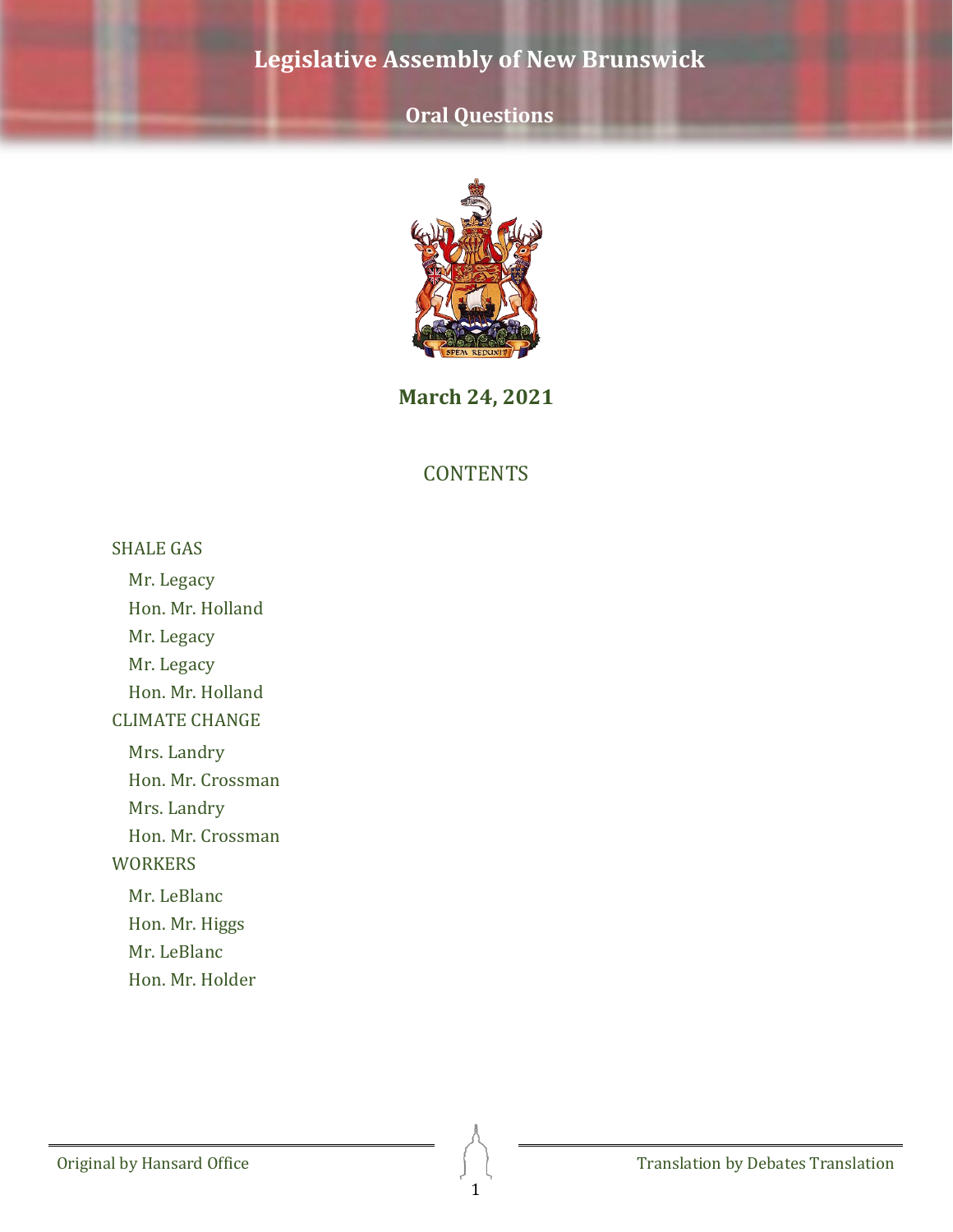### **Oral Questions**

#### [GOVERNMENT FUNDING](#page-5-2)

Mr. [LePage](#page-5-3) [Hon. Ms. Dunn](#page-6-0) M. [LePage](#page-6-1) Mr. [LePage](#page-6-2) [Hon. Ms. Dunn](#page-7-0) [Hon. Ms. Dunn](#page-7-1) [TOURISM](#page-7-2) [Ms. Thériault](#page-7-3) [Hon. Ms. Scott-Wallace](#page-8-0) [Ms. Thériault](#page-8-1) [Hon. Ms. Scott-Wallace](#page-8-2) [HEALTH CARE](#page-9-0) [Mr. G. Arseneault](#page-9-1) [Hon. Mrs. Shephard](#page-9-2) [AMBULANCES](#page-9-3) [M. G. Arseneault](#page-9-4) [Hon. Mrs. Shephard](#page-10-0) [AGRICULTURE](#page-10-1) Mr. K. [Arseneau](#page-10-2) [Hon. Mrs. Johnson](#page-11-0) [Mr. K. Arseneau](#page-11-1) [Hon. Mrs. Johnson](#page-11-2) [EDUCATION](#page-12-0) [Mr. Austin](#page-12-1) [Hon. Mr. Cardy](#page-12-2) [Mr. Austin](#page-12-3) [Hon. Mr. Cardy](#page-13-0) Hon. [Mr. Cardy](#page-13-1) [CANNABIS NB](#page-13-2) [Mr. Melanson](#page-13-3) [Hon. Mr. Steeves](#page-14-0)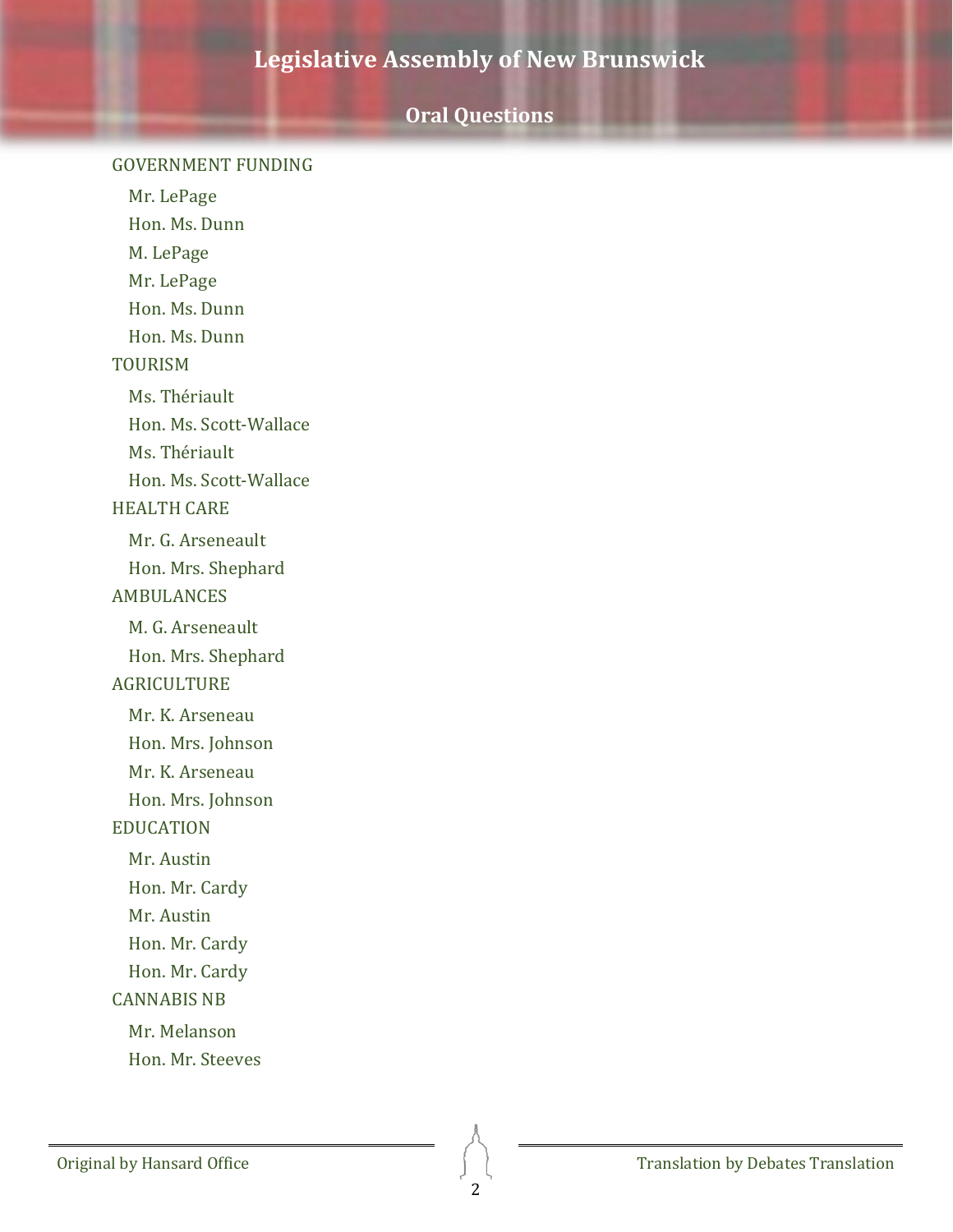### **Oral Questions**

<span id="page-2-0"></span>[*Original*]

### **SHALE GAS**

<span id="page-2-1"></span>**Mr. Legacy** (Bathurst West-Beresford, L): Thank you, Mr. Speaker. I hope this morning finds you well.

We found out last week that Southwestern Energy received a five-year extension to continue searching for shale gas in our province. It is our understanding that to receive such a license or an extension of one, companies must submit a plan as to what work will be completed during the period allotted for the license. You cannot just stake a claim in New Brunswick without doing some work for that period of time. Can the minister elaborate as to which obligations the company will have to meet to fulfill its commitment to have these permits?

<span id="page-2-2"></span>**Hon. Mr. Holland** (Albert, Minister of Natural Resources and Energy Development, PC): Mr. Speaker, I want to thank the honourable member from the opposing bench for the question. It is important to clarify and not to confuse the fact that the granting of a license does not change the fact that the full moratorium as it relates to the drilling of natural gas in the province is still fully in effect.

There are a variety of administrative components to that, but we have stated very clearly that the moratorium that was put in place is still in place. There are a variety of administrative components to that that will continue. As a result, we will continue to work with those companies, ensuring that they understand that our commitment, which dates back to our 2018 platform, is to develop our natural resources but to do so in a responsible fashion. This is a province that was built on natural resource development. We are a government that is committed to developing resources in a balanced and fair fashion.

I look forward to any other follow-up questions or supplemental information that the member opposite would like to discuss. Thank you very much, Mr. Speaker, for the question.

<span id="page-2-3"></span>**Mr. Legacy** (Bathurst West-Beresford, L): Thank you, Mr. Speaker, and thank you to the minister for asking for another question. I have one.

**Mr. Speaker** (Hon. Mr. Oliver): Surprise.

<span id="page-2-4"></span>**Mr. Legacy** (Bathurst West-Beresford, L): With the moratorium that is imposed on the fracking industry in the province, certain conditions have to be met for the companies to be allowed to drill and do exploration. In 2016, SWN communicated to its shareholders on its site that it was suspending its exploration efforts in New Brunswick due to the moratorium. Can the minister clarify why the renewed hope…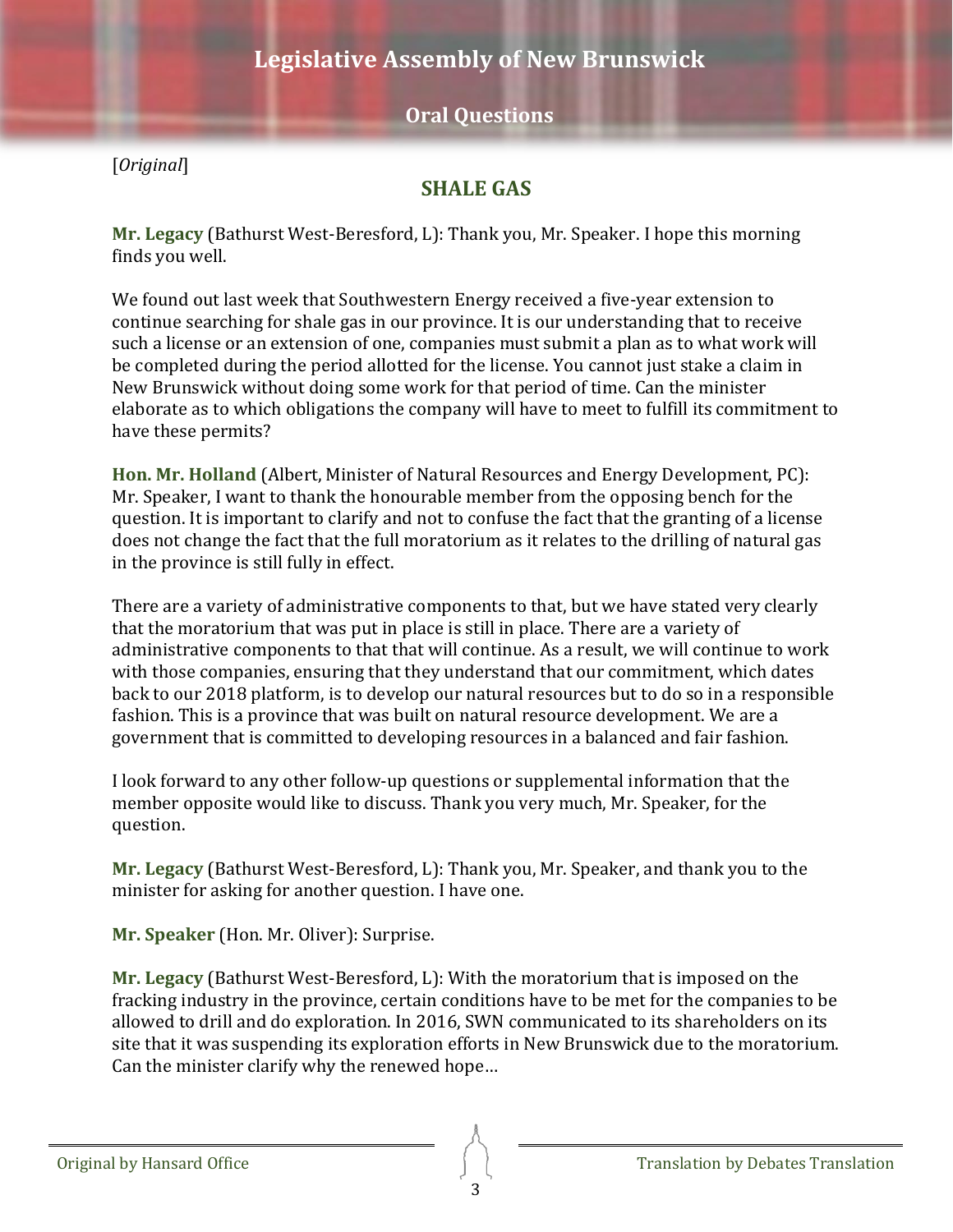# **Oral Questions**

I am going to make this easy. I am going to make it multiple choice. There are only two possibilities here, either (a) the company has proven in its submission that it will be able to meet the conditions of the moratorium to have this license or (b) this government has changed or is planning to change the conditions. You cannot create a (c) option. We have to look at reality, and the reality is (a) or (b). Can the minister indicate which possibility we are dealing with here?

<span id="page-3-0"></span>**Hon. Mr. Holland** (Albert, Minister of Natural Resources and Energy Development, PC): Mr. Speaker, multiple-choice answers in school were always where I wound up doing quite well because they gave me a chance to review, to look at, and to ultimately come up with a well-thought-out answer. Hopefully, the member opposite will receive something very similar here today.

Once again, I go back to the fact that licensing and the associated components to that do not change the fact that the moratorium that was put in place is still in place. There are a variety of administrative components to it. This is a company that did have a footprint that it was working on. I am quite sure that there is a significant amount of information that the company is dealing with within its plans that it ultimately will come forward with to us. That is where the commitment to developing the resource responsibly can give New Brunswickers confidence. We are ensuring that we will look for opportunities but not without an eye toward responsibility. Thank you very much, Mr. Speaker, and I look forward to another question, if need be.

## **CLIMATE CHANGE**

<span id="page-3-2"></span><span id="page-3-1"></span>**Mrs. Landry** (Madawaska Les Lacs-Edmundston, L): Mr. Speaker, \$10 million of the \$36 million in the Climate Change Fund was not spent on initiatives that tackle climate change. This is unacceptable. The province of Nova Scotia recently announced programs for energy efficiency and the reduction of greenhouse gas emissions, including \$9.5 million in rebates for the purchase of new and used electric vehicles, plug-in hybrids, and e-bikes. How much money is this government planning to set aside for the purchase of electric vehicles?

<span id="page-3-3"></span>**Hon. Mr. Crossman** (Hampton, Minister of Environment and Climate Change, Minister responsible for the Regional Development Corporation, PC): Thank you very much to the member opposite for the question. The \$36 million for climate change funding has yet to be directed into projects. Electric vehicles are certainly part of the discussion that we are having each and every day. It is important. There are a lot of good things happening in the Maritime Provinces. We want to be part of that plan moving forward. Thank you.

<span id="page-3-4"></span>**Mrs. Landry** (Madawaska Les Lacs-Edmundston, L): Mr. Speaker, this Nova Scotia program will provide generous rebates of \$3 000 for the purchase of new electric vehicles, \$2 000 for used electric vehicles and plug-in hybrids, and \$500 for e-bikes. When added to the federal \$5 000 rebate for the purchase of new electric vehicles, Nova Scotia will vault way ahead of New Brunswick in electric vehicles purchased. This is without naming Quebec,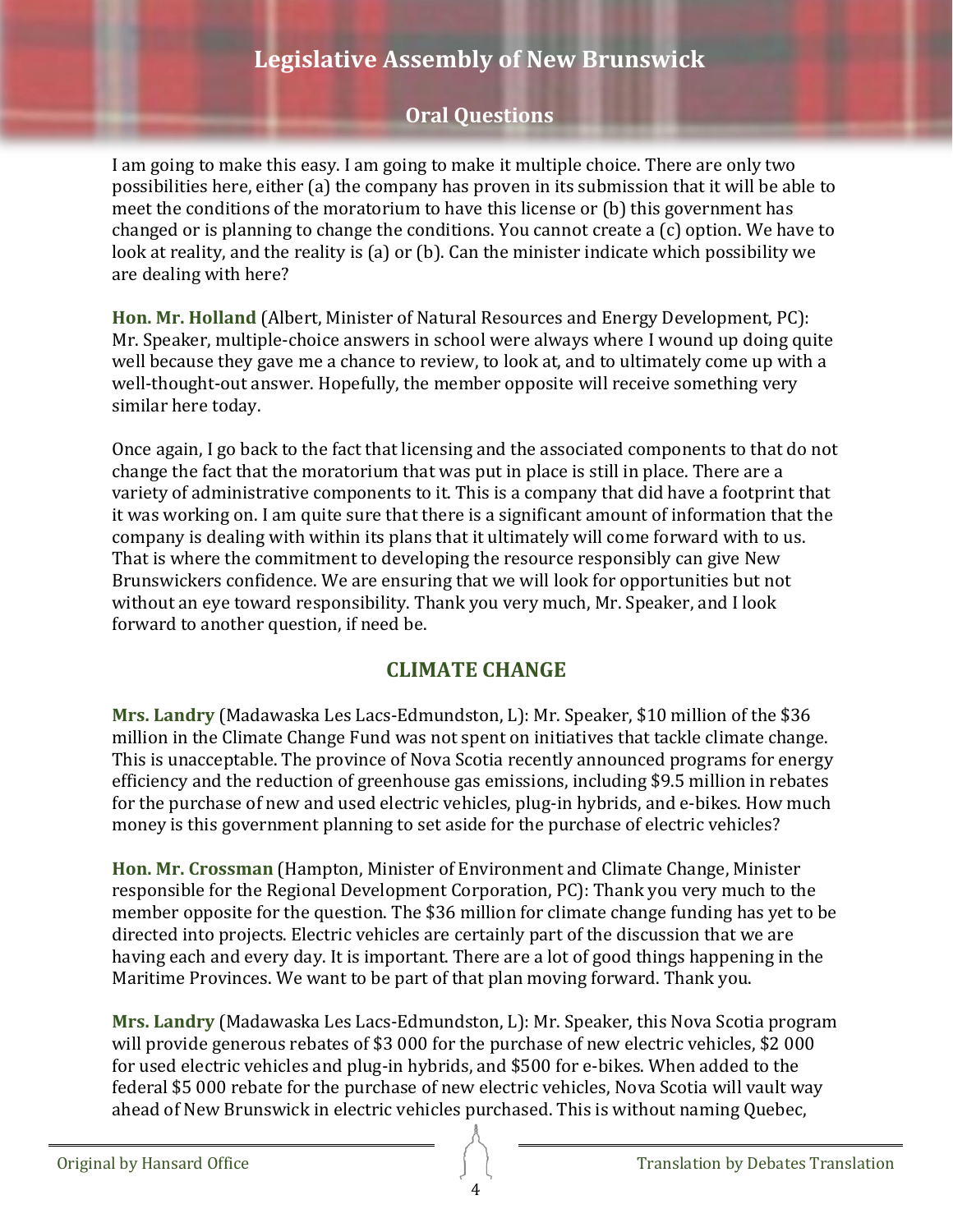# **Oral Questions**

which provides \$8 000, and Prince Edward Island, which provides \$5 000 for the purchase of electric vehicles. Is the government prepared to provide a similar rebate, or are we just going to fall further behind in supporting positive climate change initiatives?

<span id="page-4-0"></span>**Hon. Mr. Crossman** (Hampton, Minister of Environment and Climate Change, Minister responsible for the Regional Development Corporation, PC): Thank you, member opposite, for the great question again. As I mentioned in the first response, we are working on this. We are looking to come up with a plan. I cannot give you timelines on that, but certainly sooner is better for me. There are other programs across Canada as well. You mentioned the federal amount of \$5 000 as well, and you mentioned Quebec, Nova Scotia, and Prince Edward Island. We certainly want to be part of the program moving forward regarding climate change. Thank you.

### **WORKERS**

<span id="page-4-2"></span><span id="page-4-1"></span>**Mr. LeBlanc** (Shediac—Beaubassin—Cap-Pelé, L): Thank you, Mr. Speaker. Last year, this government did a great disservice to our fisheries and agricultural industries by banning temporary foreign workers and suggesting that there was no need for outside workers as this specialized work could be carried out by New Brunswickers. This decision led to a fiasco.

#### [*Translation*]

Mr. Speaker, the fishing season will soon start, and the farming season will follow closely. Does the government have a plan regarding temporary foreign workers, or will it just improvise and pass the bill on to seafood processing plants and farmers, as it did last year?

#### [*Original*]

<span id="page-4-3"></span>**Hon. Mr. Higgs** (Quispamsis, Premier, Minister responsible for Intergovernmental Affairs, PC): Thank you for the question. Yes, that is true. Last year, it did not work out very well, and the whole goal was to step up for New Brunswick. We hoped to have people available to meet those new requirements because the opportunity was there and it was one other measure of security for our province. So you are correct. It did not work out.

This year, Mr. Speaker, we are not going down that trail. We have had a successful year of isolating temporary foreign workers as they came into the country. We have an extensive list and are going through PETL and identifying who is coming, when they are coming, and where people need to go and at what time. There are some new regulations, however, that the federal government has put in place that are causing some concern around isolating in a separate spot before they actually go to the location. We are working on those ideas and on what we can do to eliminate or reduce that, even with the possibility of vaccinations at source, where people are earlier coming from.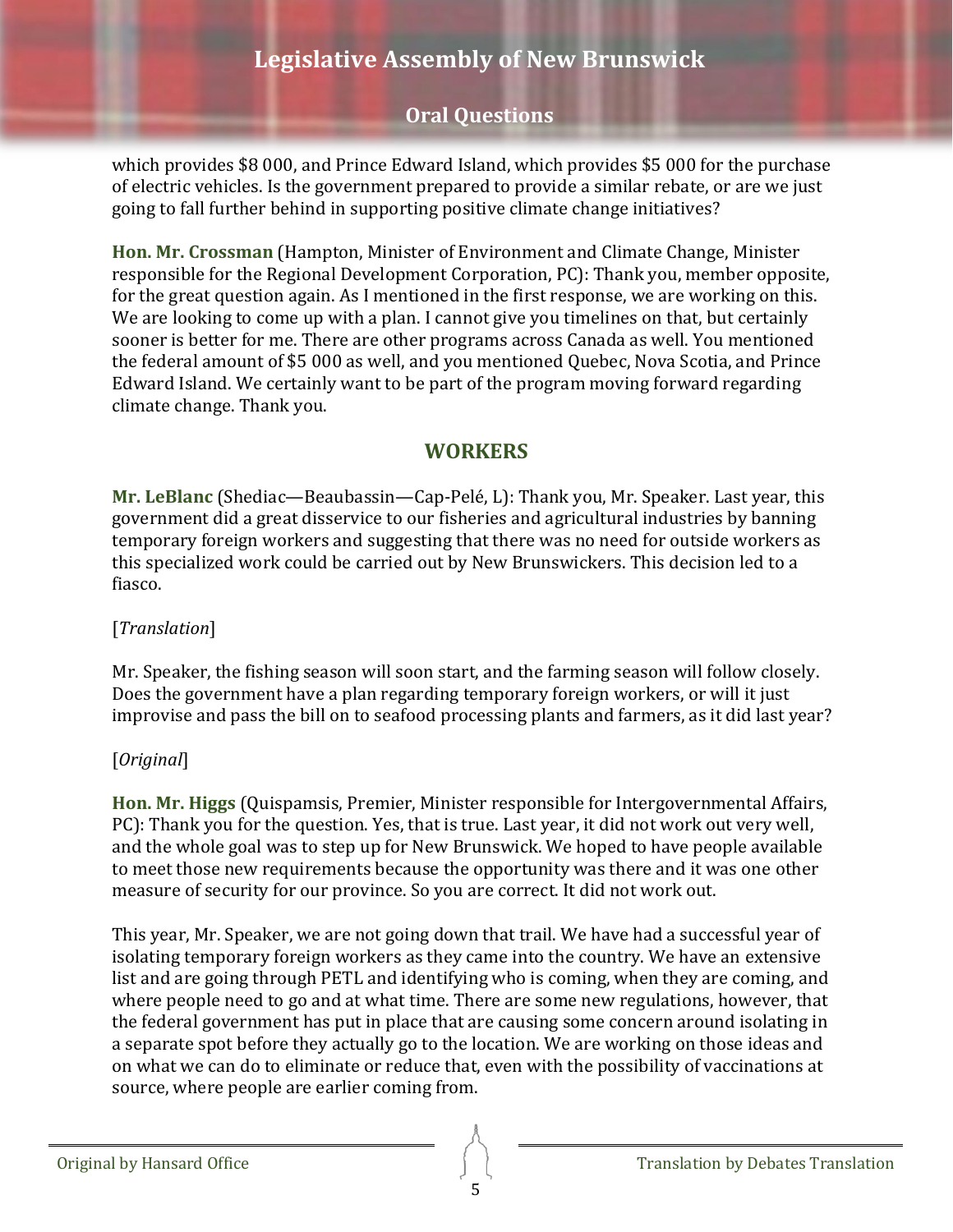## **Oral Questions**

We are working with the industries. We are working with the companies. We are working with the agriculture and fisheries sectors to meet the demands that they have for temporary foreign workers, and I am confident that we will have a solution in that regard.

<span id="page-5-0"></span>**Mr. LeBlanc** (Shediac—Beaubassin—Cap-Pelé, L): I thank the Premier for that answer. Mr. Speaker, industry has made arrangements to bring in temporary foreign workers, but the processors are facing increased costs associated with bringing these workers to New Brunswick, isolating them, and ensuring that the work environment is in accordance with COVID-19 requirements. My question is this: What is the province planning to do to provide financial support to these vital industries?

<span id="page-5-1"></span>**Hon. Mr. Holder** (Portland-Simonds, Minister of Post-Secondary Education, Training and Labour, PC): Thank you very much, Mr. Speaker. We thank the member opposite for the question. There are mechanisms put in place by the federal government for support for bringing in temporary foreign workers, and we are monitoring this situation. As the Premier just indicated, we have learned from some of the challenges of last year. There are a number of protocols in place between our department, Population Growth, and the Department of Agriculture, Aquaculture and Fisheries, and we are confident, as the Premier just said, that we have everything in place that we need to bring these temporary foreign workers in to meet the demands for both the fish processing sector and, later on in the summer, the agriculture sector as well.

<span id="page-5-2"></span>[*Translation*]

## **GOVERNMENT FUNDING**

<span id="page-5-3"></span>**Mr. LePage** (Restigouche West, L): Thank you, Mr. Speaker. To help New Brunswick SMEs, the Higgs government has only provided them with working capital loans, payment deferrals on government loans, WorkSafe NB premium payment deferrals, and the Business Property Tax Penalty Relief Program. This is a series of debts, Mr. Speaker.

Yet the other provinces, including those with Conservative governments, have offered much more to their SMEs. In February 2021, almost a year after the beginning of the pandemic, the government finally came up with a non-repayable grant of up to \$5 000 for SME recovery, with very, very strict criteria that excluded a lot of businesses. Even after the program was revised, on March 2, businesses with a single employee—meaning owners like hairdressers—some seasonal businesses, and service businesses like dry cleaners have not had access to this grant.

Can the minister confirm whether or not she will amend the criteria again? If so, when will she do so?

Original by Hansard Office **Translation Translation by Debates Translation**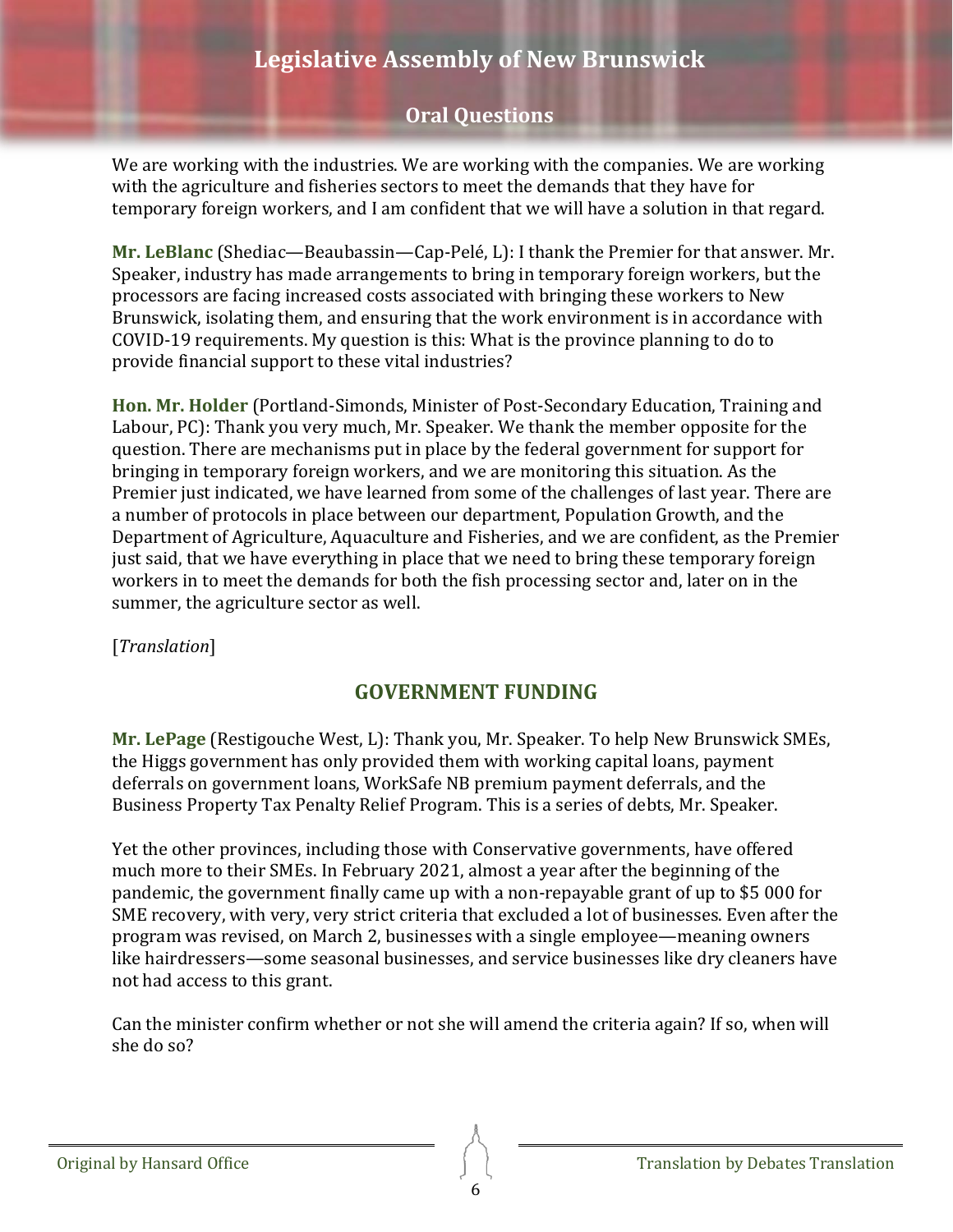### [*Original*]

<span id="page-6-0"></span>**Hon. Ms. Dunn** (Saint John Harbour, Minister responsible for Economic Development and Small Business, Minister responsible for Opportunities NB, Minister responsible for Immigration, Minister of Aboriginal Affairs, PC): Thank you to the member opposite for the question. Mr. Speaker, I will preface all my comments with respect to this. As you may recall back in February, the Vice-President of the CFIB, which actually has about 100 000 members in Canada and 5 000 in New Brunswick, made it very clear, saying: We do not want more subsidies. We want more sales. We want pathways to safe reopenings. That is what they are asking for, not handouts from the government.

The other thing that I would say to you is this: \$5 million has been set aside in this budget with respect to small businesses. I would also remind you of this: RBC senior economist Robert Hogue said just last week that New Brunswick's economy is poised to be one of the fastest to recover in the country this year. GDP is forecasted to grow by 6.1% in 2021, enough to fully reverse the economic retraction experienced in 2020. This growth puts New Brunswick behind only Quebec and significantly higher than any…

**Mr. Speaker** (Hon. Mr. Oliver): Time, minister.

(Interjections.)

**Mr. Speaker** (Hon. Mr. Oliver): Order.

<span id="page-6-1"></span>**Mr. LePage** (Restigouche West, L) : Mr. Speaker, since the minister wants to give out statistics, I will say that we have recently learned that 99% of financial assistance for COVID-19 in New Brunswick came from the federal government, not the provincial government. Up to December 2020, the federal government provided \$26 per day per capita. And New Brunswick? It provided 26¢—26¢. What have you done?

(Interjections.)

**Mr. Speaker** (Hon. Mr. Oliver): Order.

#### [*Translation*]

<span id="page-6-2"></span>**Mr. LePage** (Restigouche West, L): Therefore, today, I urge the Minister responsible for Economic Development and Small Business and responsible for Opportunities NB—that is a big hat to wear—to finally unveil this famous economic recovery plan to us and tie in the corresponding amounts that are included in the 2021-22 budget. Thank you.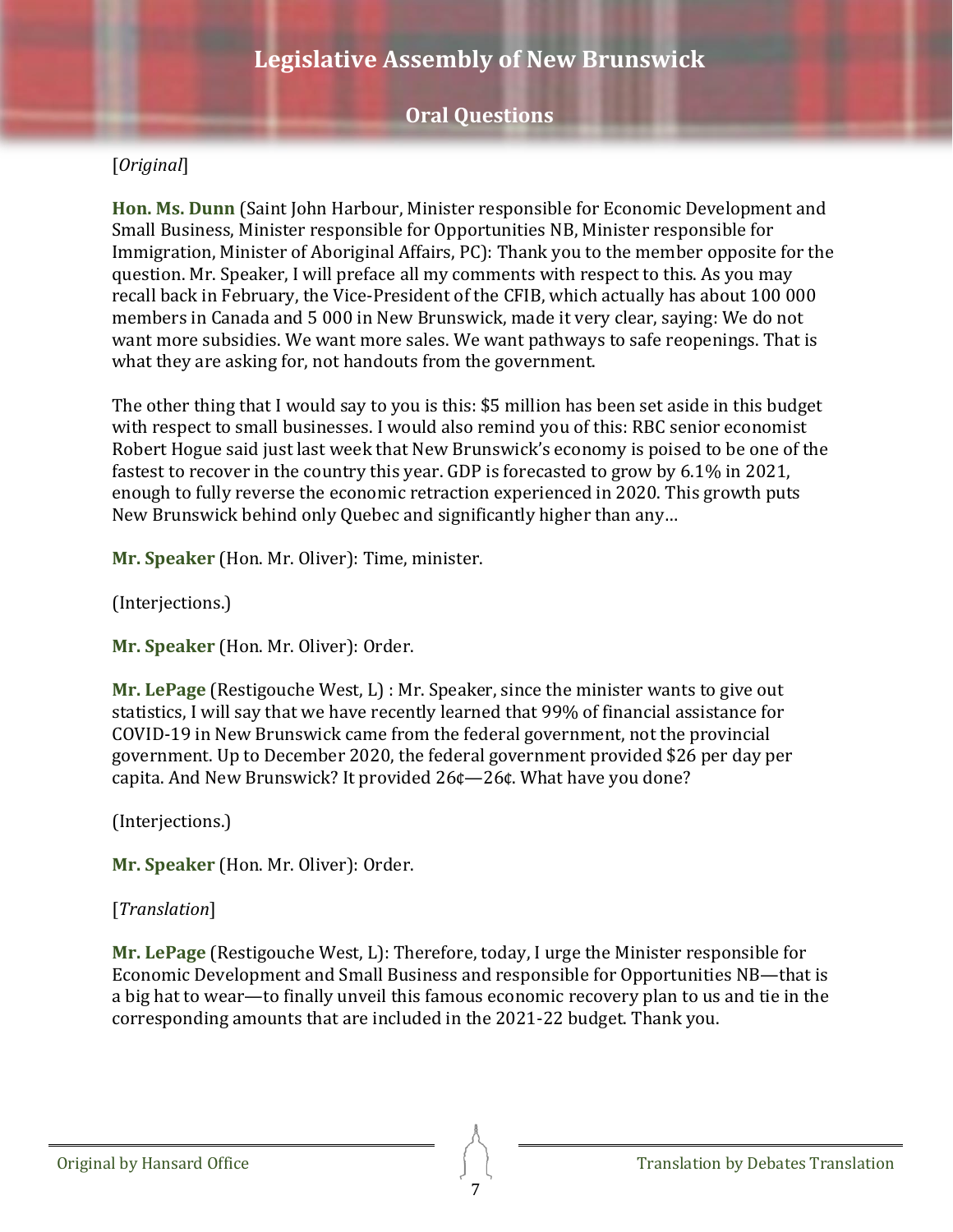### [*Original*]

<span id="page-7-0"></span>**Hon. Ms. Dunn** (Saint John Harbour, Minister responsible for Economic Development and Small Business, Minister responsible for Opportunities NB, Minister responsible for Immigration, Minister of Aboriginal Affairs, PC): Thank you to the member opposite for the question. I would ask you to do your homework before you come in here. This was published before COVID-19. This is our economic recovery plan.

The other thing I would do is this. I wish I could ask for more time because I can tell you that the list can go on and on with respect to what this government has done. Right now, I am going to focus on business property tax relief.

(Interjections.)

**Mr. Speaker** (Hon. Mr. Oliver): Order.

<span id="page-7-1"></span>**Hon. Ms. Dunn** (Saint John Harbour, Minister responsible for Economic Development and Small Business, Minister responsible for Opportunities NB, Minister responsible for Immigration, Minister of Aboriginal Affairs, PC): Millions of dollars in property tax assessment breaks went to businesses, providing major savings for most of the province's struggling restaurants and airports. An average assessment adjustment of 25% was made for hotels and motels. Airports received an average drop of 30% while restaurants saw 20%, shopping centres, 10%, and others, 5%. There was an \$802 000 tax cut for things such as the Champlain mall. There was a \$414 000 reduction in property tax for Fredericton's Regent Mall. I could go on and on and on with respect to the stuff that this government has done.

<span id="page-7-2"></span>[*Translation*]

## **TOURISM**

<span id="page-7-3"></span>**Ms. Thériault** (Caraquet, L): Thank you, Mr. Speaker. In this entire list, there was obviously not a lot of room for artists and tourism.

In Nova Scotia, with a population of 970 000, \$22 million is specifically allocated to tourism, which generates \$2.4 billion. In New Brunswick, with a population of 775 000—it is fairly comparable—\$10 million is allocated to tourism, heritage, culture, sports, recreation, and so on, which generates \$1.3 billion. We invest half, and we get back half. It seems to me that this concept is quite easy to understand, especially since the current Premier seems to love Excel spreadsheets. Nevertheless, the portion of the budget in New Brunswick that is earmarked for tourism is still meagre. We do not yet consider tourism to be a true economic driver.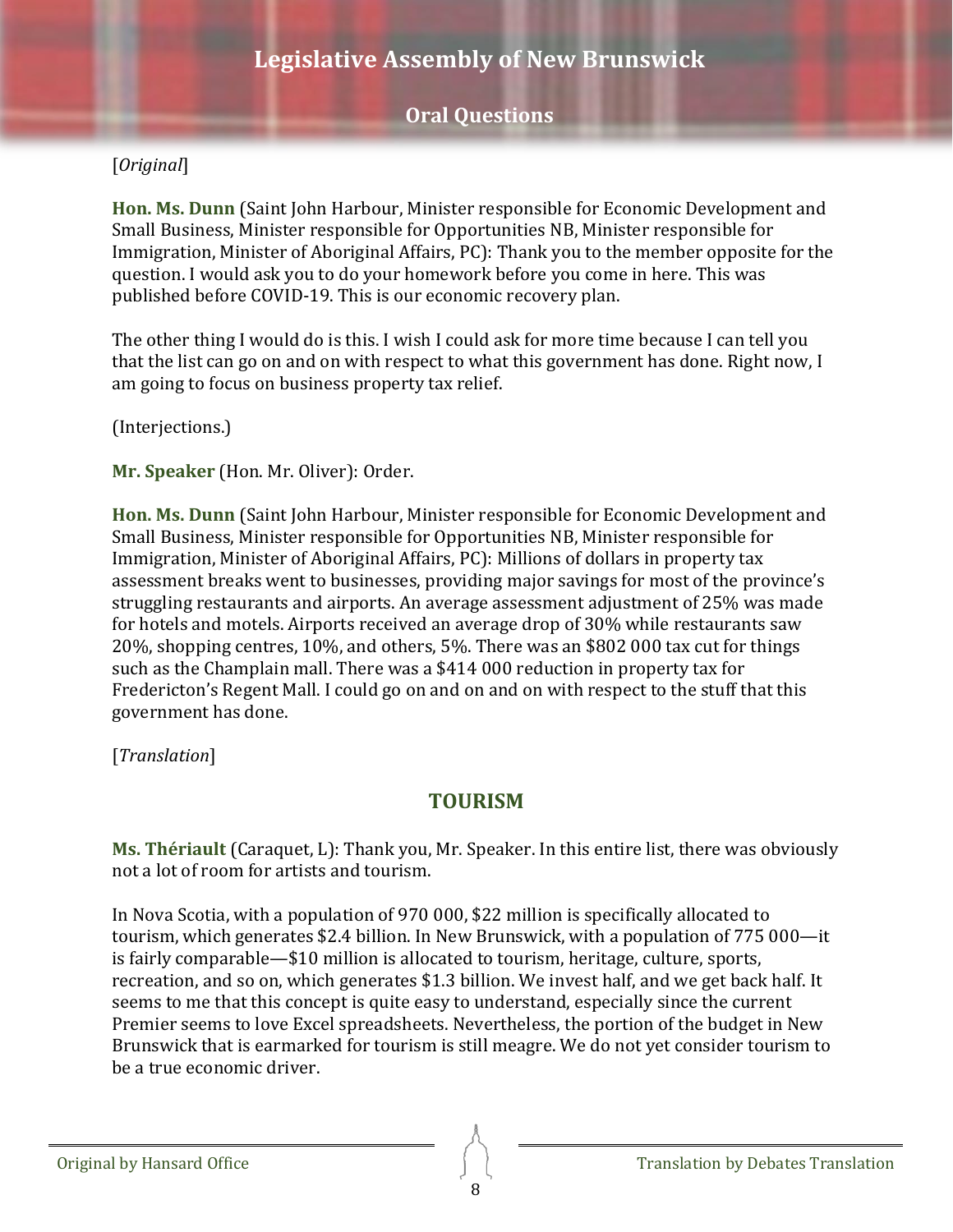### **Oral Questions**

My question for the Minister of Tourism, Heritage and Culture is this: Do you find that investment in your department is sufficient? Thank you.

#### [*Original*]

<span id="page-8-0"></span>**Hon. Ms. Scott-Wallace** (Sussex-Fundy-St. Martins, Minister of Tourism, Heritage and Culture, Minister responsible for Women's Equality, PC): Mr. Speaker, we are talking Tourism, Heritage and Culture today, and certainly, there are some theatrics in the room this morning. I appreciate that.

I will say that, in our department, we are seeing a 13% increase in our budget this year. We will see more details on that as the main estimates come out. We know that this has been a challenge for tourism operators. I believe the question was about Tourism rather than arts and culture. You mentioned both. I will say that we have more details coming out. Hopefully, they will be satisfying to the people in the room when the main estimates are discussed. Thanks.

#### [*Translation*]

<span id="page-8-1"></span>**Ms. Thériault** (Caraquet, L): Thank you, Mr. Speaker. There are always details to come. We look forward to those, because, as you know, we are wondering about concrete action by the minister and her department. We know that there has been a pandemic year and that it has caused enormous challenges. We understand that. We know there was the travel incentive program, which provided a 20% rebate on travel within the province. That was a good initiative. However, to this day, the only concrete tourism initiative has been this 20% rebate.

There is no other strategy. If all goes well, on April 19, the Atlantic Bubble will be opening, as will the bubble with the Témiscouata and Avignon regions. Where is the plan, and where is the strategy? What will your marketing be? Later this summer, if all goes well, the borders with the rest of the country could open up. Who are you targeting? What is your plan? The other provinces have already announced their plans. It seems to me that you made things as comfortable as you needed to for your deputy minister to come up with a strategy or for you to come up with a strategy together. What is it?

#### [*Original*]

<span id="page-8-2"></span>**Hon. Ms. Scott-Wallace** (Sussex-Fundy-St. Martins, Minister of Tourism, Heritage and Culture, Minister responsible for Women's Equality, PC): Thank you so much. I will tell you, we are incredibly excited about our plan. We have a growth and recovery plan for our tourism operators. I was giving kind of an expiration date of March 31 to produce it, and I have seen it. It is something for which we are truly going to roll out the red carpet in a way that is going to make New Brunswickers incredibly proud and our industry incredibly proud. Hopefully, our members opposite will be very proud of this recovery plan. We are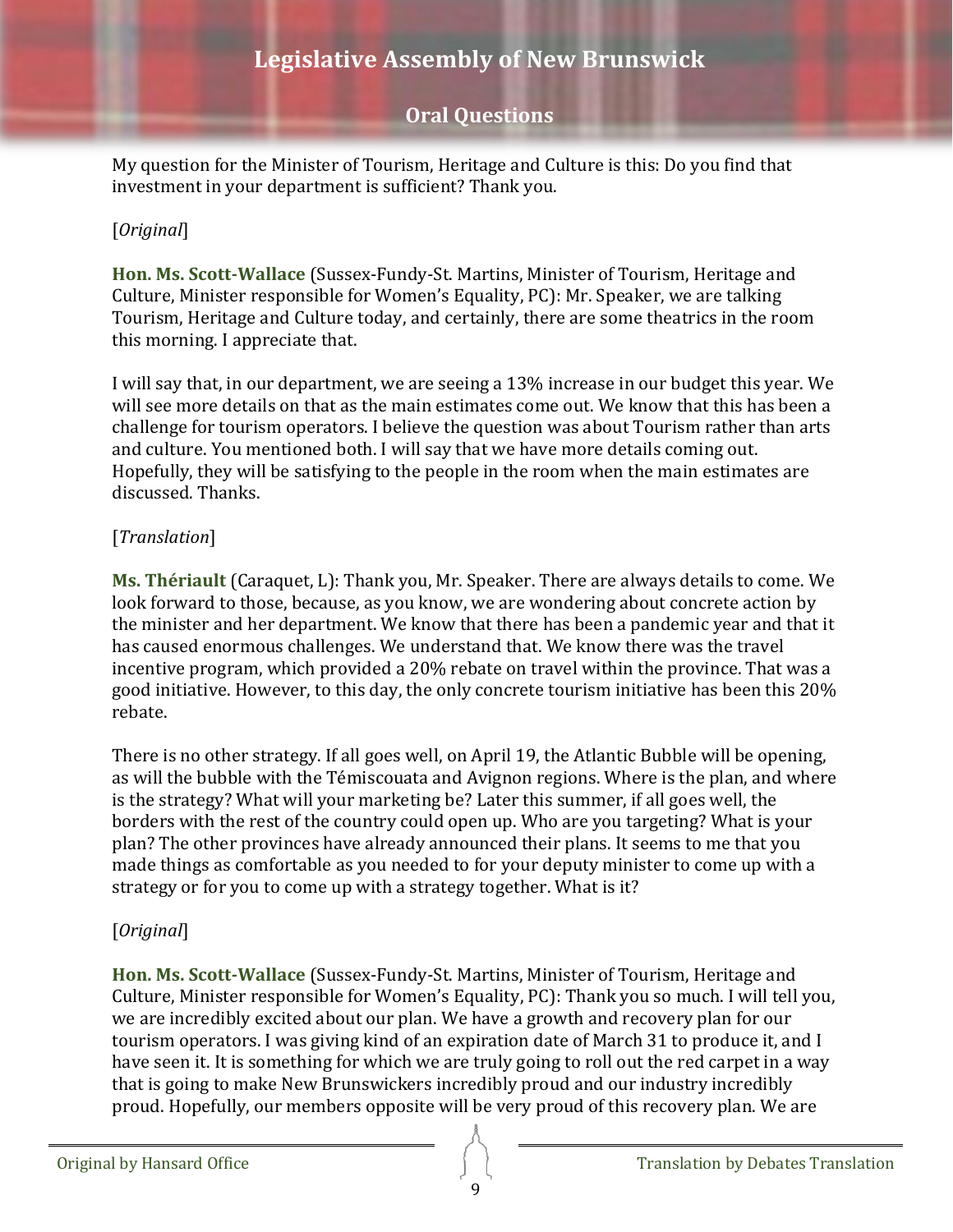### **Oral Questions**

also continuing with our Explore NB program this summer. I know that it may seem like small potatoes, but I will tell you, to our tourism industry, it has been an incredibly useful tool. And we will have that program extended. Thank you.

<span id="page-9-0"></span>[*Translation*]

## **HEALTH CARE**

<span id="page-9-1"></span>**Mr. G. Arseneault** (Campbellton-Dalhousie, L): Thank you, Mr. Speaker. The delivery unit at the Campbellton Regional Hospital has been temporarily closed for a year—a year, Mr. Speaker. For a year now, mothers from the Campbellton region have had to go to the Chaleur Regional Hospital in Bathurst to give birth. It is a 100 km drive.

A few days ago, a woman from the Restigouche region had to have an emergency delivery. She had to travel 100 km to get to Bathurst. She almost lost the baby. That is a 100 km drive in winter.

We have been complaining for a year that the government is doing nothing. This is absolutely unacceptable, Mr. Speaker. When will the minister restore delivery services at the Campbellton Regional Hospital?

#### [*Original*]

<span id="page-9-2"></span>**Hon. Mrs. Shephard** (Saint John Lancaster, Minister of Health, PC): I appreciate the question from the member opposite, and I do not have an official date for that. As you know, human resources in our medical communities are probably one of the biggest concerns not only here but also all across Canada and, quite frankly, the world. Mr. Speaker, I have spoken very clearly on physician recruitment recently, and I have said that we are going to be bringing it into the Department of Health. We are working with our partners at the RHAs and at the New Brunswick Medical Society as well as at the Nurses Association in order to ensure that we have the staff. We have doctor shortages, nurse shortages, and medical professional shortages all over, and we have to have a safe work environment. We will diligently proceed on working with this to recruit the professionals that we need, and the opening, I am sure, will be dependent on that.

### **AMBULANCES**

<span id="page-9-4"></span><span id="page-9-3"></span>**M. G. Arseneault** (Campbellton-Dalhousie, L) : Thank you, Mr. Speaker. I am sure that it would be very unacceptable if mothers from the Saint John area had to travel to Fredericton all the time to have their babies born here.

Last week, a senior in my riding who has been waiting for an operation for about a year and suffering from chronic back pain had to call an ambulance at six o'clock in the morning and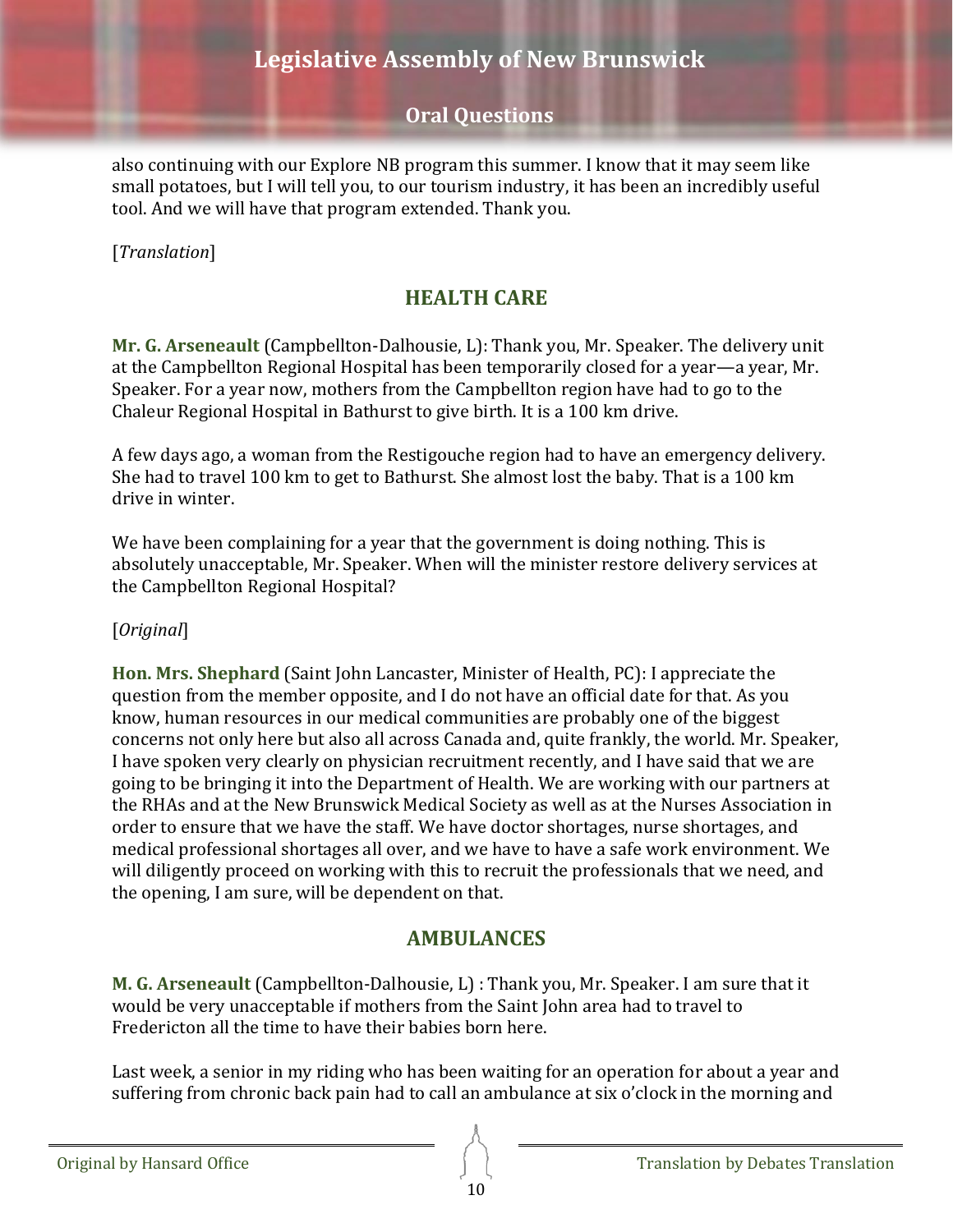## **Oral Questions**

be taken to the hospital. The ambulance parked outside the hospital and waited for eight hours for that patient to be admitted. After being admitted and given morphine and everything else, she finally reached her room at midnight that evening.

In the meantime, they had to call in an ambulance from two hours away to serve the region. That has been going on and not only in the north. It has been going on down here in the urban centres and right across the province. The Premier promised us. That is what he campaigned on in 2018, that he would fix that ambulance situation throughout the province within two weeks. We have not heard much about what is going on. Can the minister help and tell us what she is doing to resolve…

**Mr. Speaker** (Hon. Mr. Oliver): Time, member.

<span id="page-10-0"></span>**Hon. Mrs. Shephard** (Saint John Lancaster, Minister of Health, PC): Thank you very much for the question. Since the release of the Auditor General's report, Ambulance New Brunswick and the Department of Health have certainly been in conversations about looking at response times.

Also, we have other challenges within the system, and that is really part of what the health review is about for bringing forward our five-year health plan. We need to help to understand why we have off-load times that take as long as they do. That problem is all over the province, so we have ERs that are backed up. We have no beds available for patients in ERs to be admitted into wings, and that backs up the process.

Mr. Speaker, we are diligently working with this health review to understand all those components. We did Session 37 last night. We have done many, many sessions with the medical professionals in the community, and we will continue to do so to fix the problem.

**Mr. Speaker** (Hon. Mr. Oliver): Time, minister.

<span id="page-10-1"></span>[*Translation*]

## **AGRICULTURE**

<span id="page-10-2"></span>**Mr. K. Arseneau** (Kent North, G): Thank you, Mr. Speaker. A few months ago, the minister announced the new Local Food and Beverages Strategy. Although the strategy appears at first glance to have potential, everything will depend on its implementation.

Unfortunately, we have had very little news or information about the implementation of this strategy. The primary goal of the Grow NB component of the strategy includes increasing the number of acres of field-grown vegetable and fruit production in New Brunswick. The minister should know as well as I do that increasing production on a farm requires a lot of planning and that spring is just around the corner.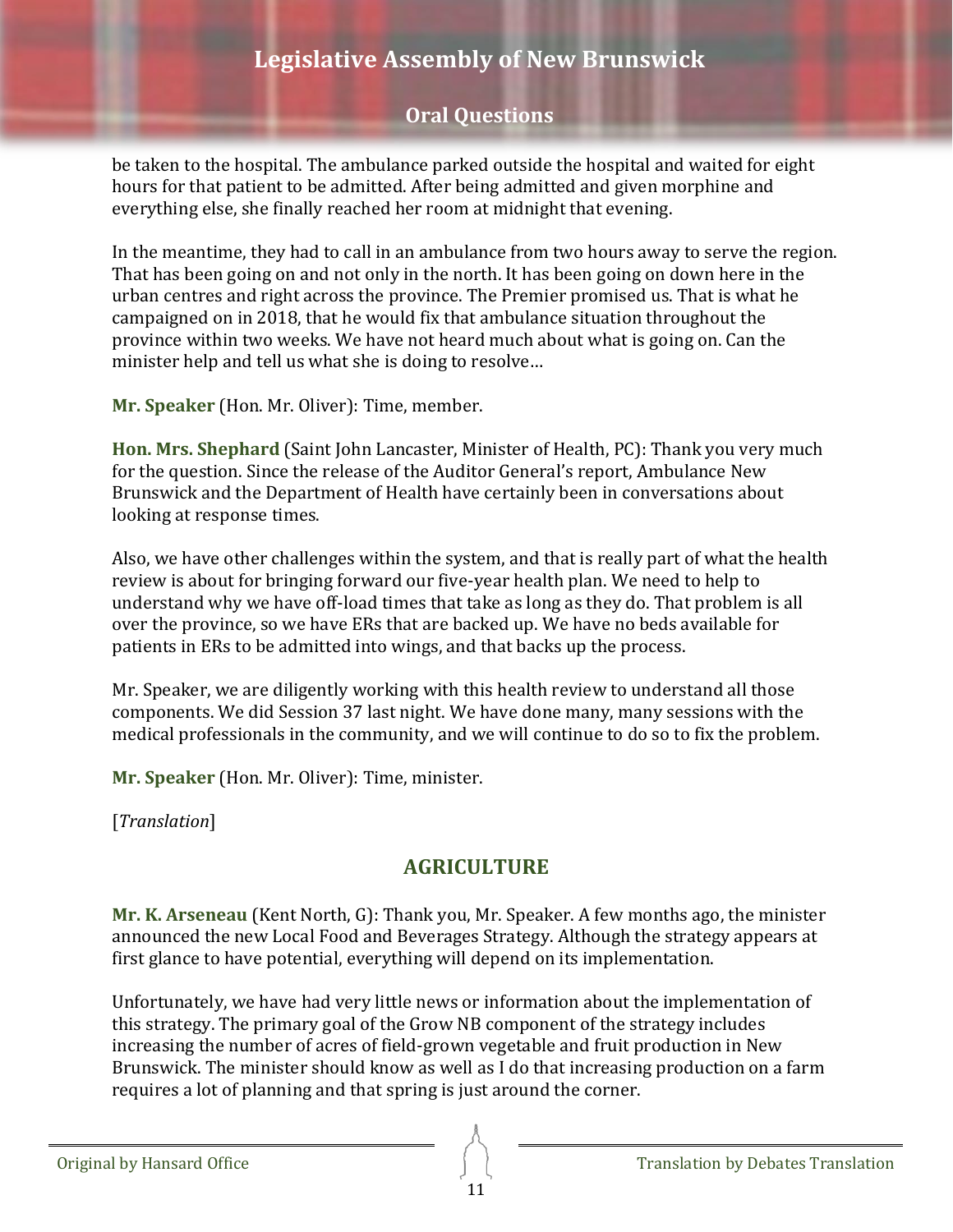### **Oral Questions**

So, my question is for the Minister of Agriculture, Aquaculture and Fisheries. What have you actually done to ensure a substantial increase in vegetable and fruit production around the province?

#### [*Original*]

<span id="page-11-0"></span>**Hon. Mrs. Johnson** (Carleton-Victoria, Minister of Agriculture, Aquaculture and Fisheries, PC): Thank you, Mr. Speaker, and thank you to the member opposite for the question. Now, more than ever, New Brunswickers want to know where their food is coming from and how it is processed. Our plan is about encouraging farmers and producers to expand and increase the volume and the variety of local products that are available. In addition, we want to educate residents on the importance of buying local and on the career opportunities that are available.

Our plan incorporates specific goals reflective of Indigenous values and of enabling more food opportunities for First Nations by working together with input from the Indigenous community, industry stakeholders, and government partners. We are confident that this plan is going to strengthen our food system, improve food self-sufficiency, and make sure that people benefit from products that are grown locally.

<span id="page-11-1"></span>**Mr. K. Arseneau** (Kent North, G): The question was what you have done concretely, not what your staff has written for you.

#### [*Translation*]

My second question is about the Feed NB component of the Local Food and Beverages Strategy. One of the performance measures is the number of projects developed for fridge or freezer storage, meat processing, and controlled environment farming.

My question is again for the minister, and I would appreciate a good answer, please. Does the department play an active role in developing these projects? If so, does the minister have the necessary resources to meet the objectives and performance measures by the end of farming season?

#### [*Original*]

<span id="page-11-2"></span>**Hon. Mrs. Johnson** (Carleton-Victoria, Minister of Agriculture, Aquaculture and Fisheries, PC): Mr. Speaker, I want to thank the honourable member opposite. I apologize if my eloquence is not as pronounced as yours. I am still a newbie in this, and my vociferous nature is not as defined as your own.

However, I would say that I wish I had brought my legislative briefing notes with me because, yes, I do have succinct briefing notes with me today. I could provide you with those numbers, and I would be pleased to provide those to you.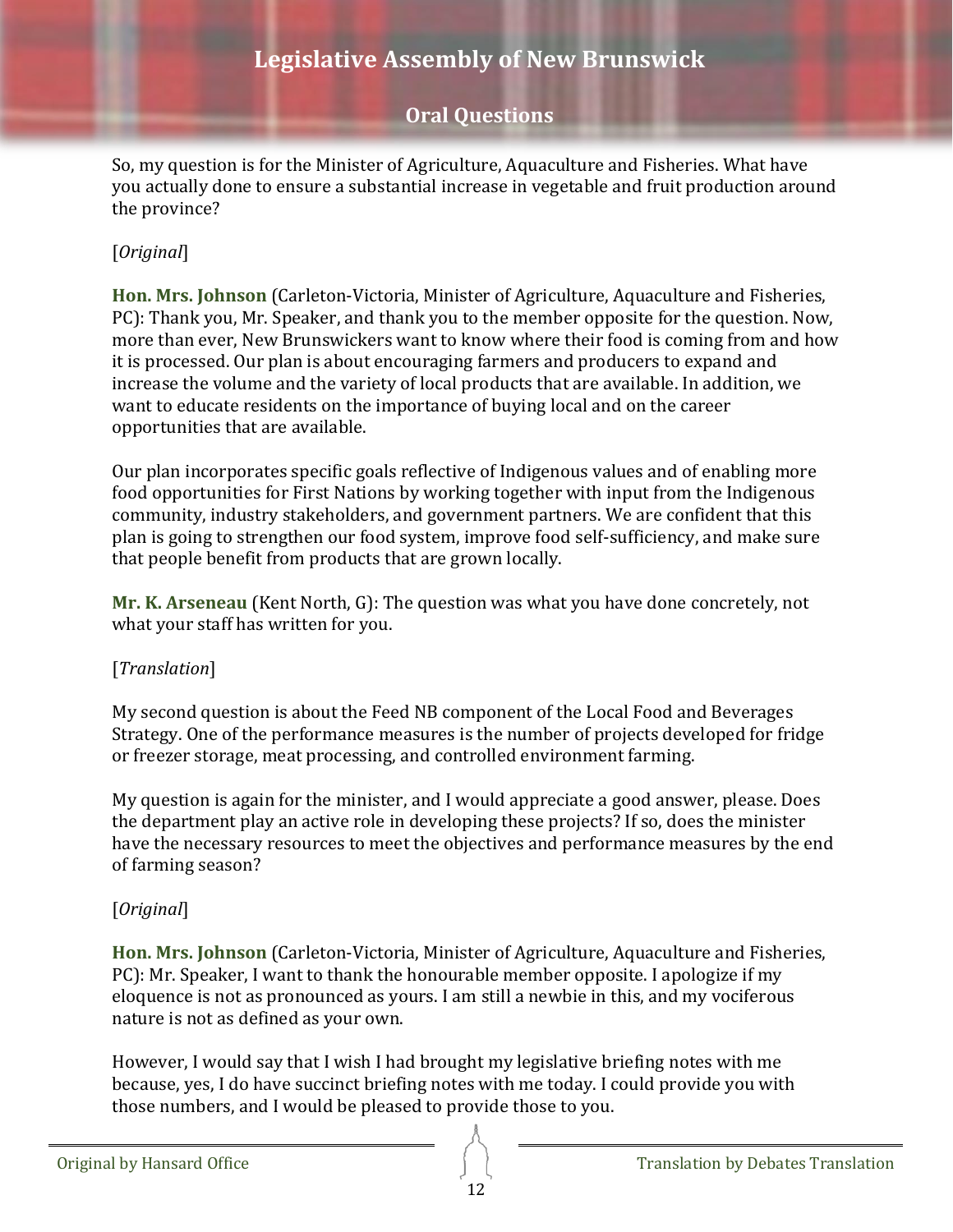In terms of the process for the Local Food and Beverages Strategy this year, it is a one-year program. Yes, we are looking at refrigeration and making sure that those resources are available to our farmers and producers. Yes, we have those numbers, and I can get those to you at any time.

# **EDUCATION**

<span id="page-12-1"></span><span id="page-12-0"></span>**Mr. Austin** (Fredericton-Grand Lake, Leader, PA): Mr. Speaker, with an increase to Education in this year's budget, I feel that it is very important to understand how each dollar will go toward enhancing our children's education in the future. In that regard, there is also the important factor of ensuring that the money is distributed as evenly as possible between both Francophone and Anglophone students. The numbers we have received from the Department of Education show a significant difference between the two. For example, based on overall budgets, we have found that in 2019-20, a Francophone student was funded \$3 693 more than an Anglophone student. Can the Minister of Education please explain this discrepancy?

<span id="page-12-2"></span>**Hon. Mr. Cardy** (Fredericton West-Hanwell, Minister of Education and Early Childhood Development, PC): Mr. Speaker, thank you to the member opposite for the question. When you are working with communities of different sizes, the materials you provide for those students will often cost different amounts. For example, if you are buying in bulk, something some of the members of this Legislature are familiar with from their past lives in business, the larger the bulk, the lower the cost. Approximately 30% of our students in our system, about 100 000 students, are Francophone. The cost to purchase online resources, textbooks, and so on is significantly more than the Anglophone equivalents. We also receive funds from the federal government to help offset these costs as part of Canada's commitment and New Brunswick's commitment to having a proudly bilingual province.

I will finish this off by saying that the last thing this Legislature needs as we come out of the time of COVID-19 is an effort to divide us based on language. We are going to educate our kids in either of the official languages of choice in this province.

**Mr. Speaker** (Hon. Mr. Oliver): Time, minister.

<span id="page-12-3"></span>**Mr. Austin** (Fredericton-Grand Lake, Leader, PA): Thank you, Mr. Speaker. I find it interesting that the minister gets so defensive about simple questions about stats and data from his department.

Let's be clear: Translation costs, textbooks, and material are the reasons a Francophone student is funded 44% more than an Anglophone student to the extent, based on the numbers provided by the department, that an additional \$108 million was spent in 2019 and \$98 million in 2018. Does the minister want to stick to that answer? Can the minister provide documentation to this House as to exactly why there is an additional \$108 million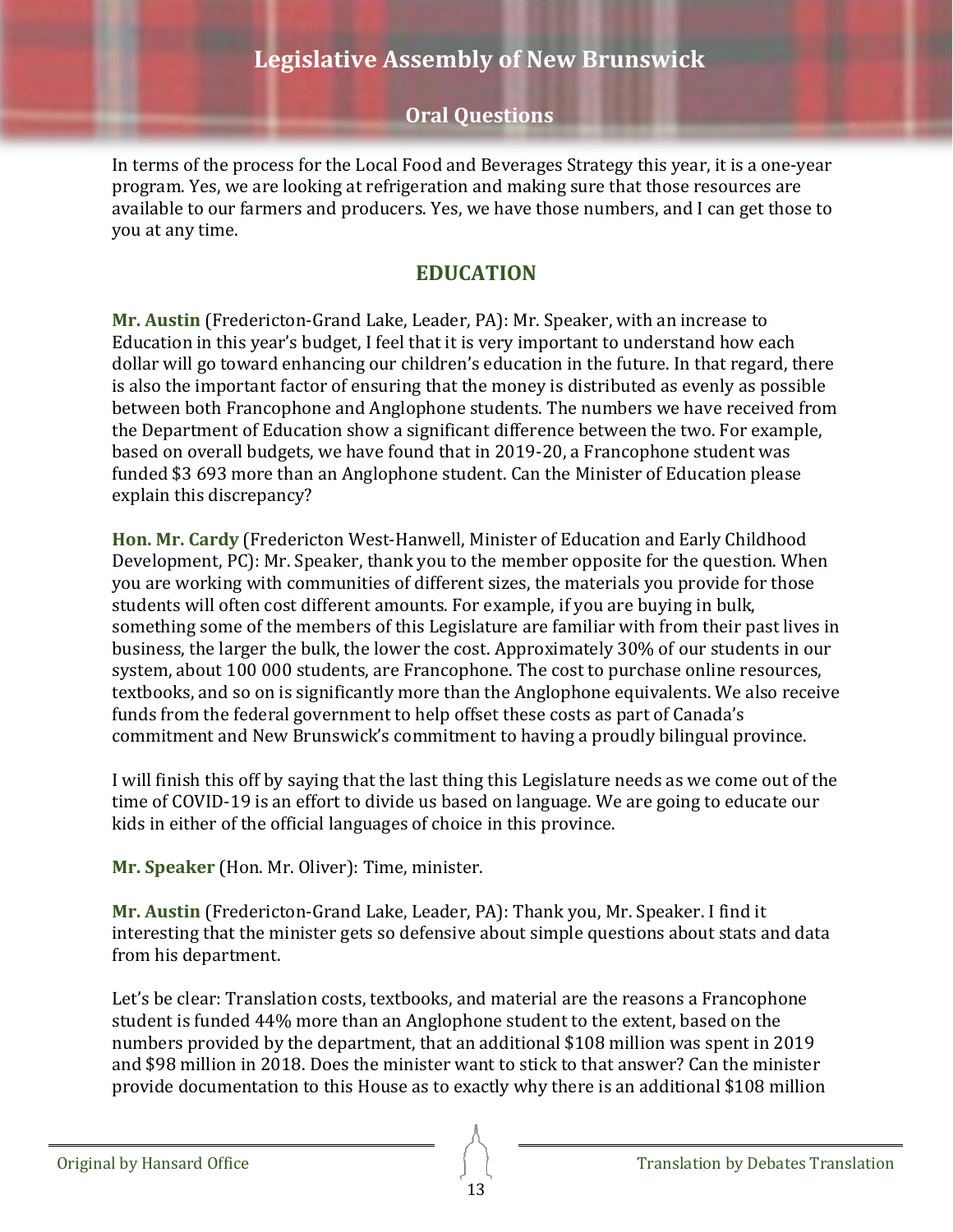in funding for Francophone students than for Anglophone students in this province year over year?

<span id="page-13-0"></span>**Hon. Mr. Cardy** (Fredericton West-Hanwell, Minister of Education and Early Childhood Development, PC): Mr. Speaker, what a shameful display.

(Interjections.)

**Mr. Speaker** (Hon. Mr. Oliver): Order, please.

<span id="page-13-1"></span>**Hon. Mr. Cardy** (Fredericton West-Hanwell, Minister of Education and Early Childhood Development, PC): What a shameful display when a member of this Legislature would try to use education funding… It is money that we need for our students and that we need more of to be able to further our goal of trying to make sure that we have a world-class education system. It is money that was delivered in the budget presented by the honourable Finance Minister a couple of weeks back, as we work toward fixing the problems in our education system. Do you know what is not going to fix it? Attempting to divide New Brunswickers.

### [*Translation*]

These efforts to divide this province in terms of language are unacceptable in 2021. Mr. Speaker, it is appalling to say that paying a little bit more to ensure a high-quality education for the members of our minority language community is a bad thing.

### [*Original*]

We are going to stand up for Francophone education, for Anglophone education, and for the best education for our students, and we will have no apologies from this side of the House.

<span id="page-13-2"></span>**Mr. Speaker** (Hon. Mr. Oliver): Order.

# **CANNABIS NB**

<span id="page-13-3"></span>**Mr. Melanson** (Dieppe, Interim Opposition Leader, L): Mr. Speaker, the Premier and the government announced last week that they will not be selling Cannabis NB. We could argue that it was a waste of time looking into this. We could argue that it probably wasted a lot of money as the government went through this exercise because there have been delays and delays. Potentially, we lost a CEO along the way.

Can the Premier commit today to making public all documentation and information around the process of not selling Cannabis NB? That includes the information that was circulated around selling or not selling Cannabis NB, the cost associated to selling and now not selling Cannabis NB, and all the pertinent information that was used and accounted for so that